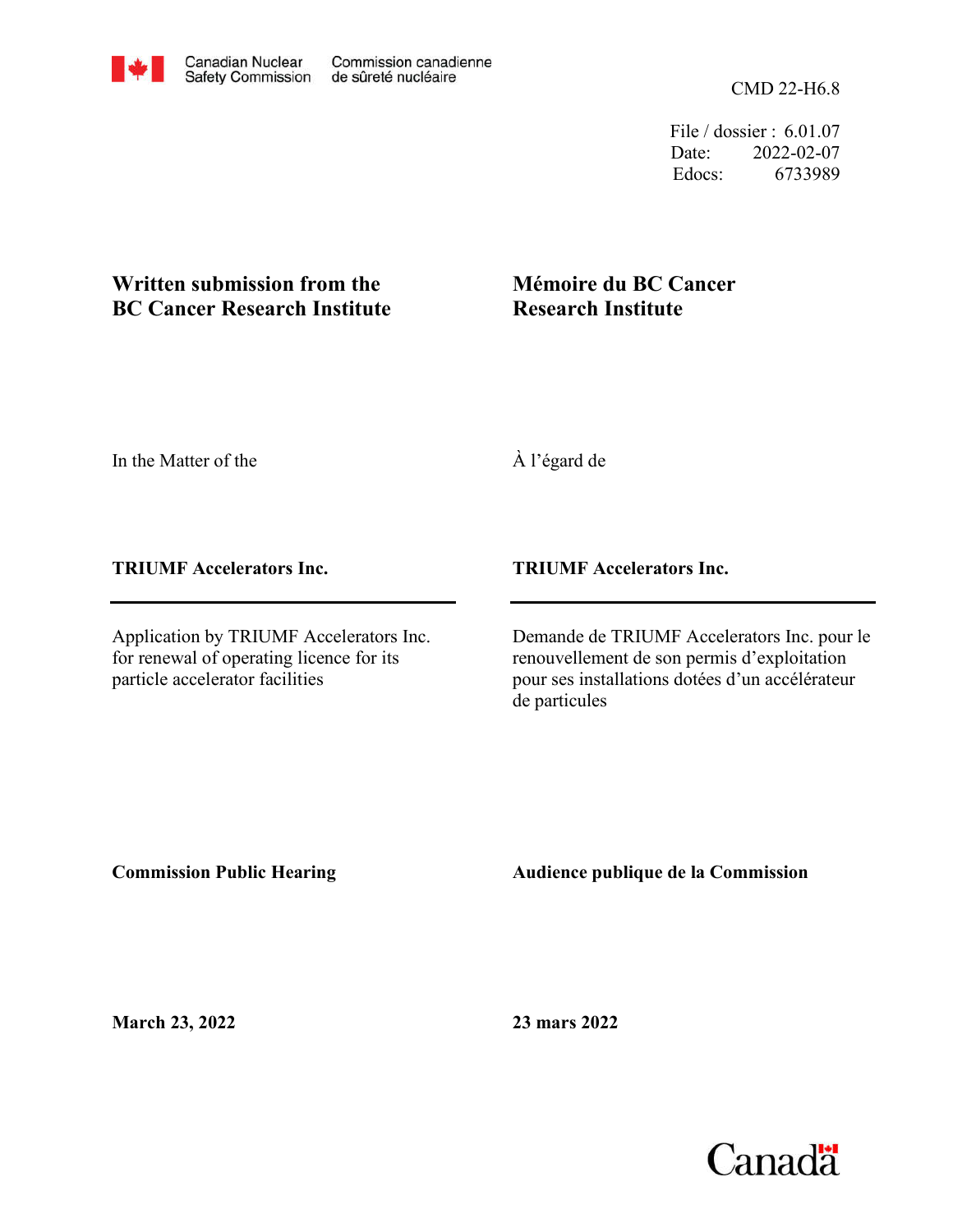

February 7, 2022

Canadian Nuclear Safety Commission 280 Slater Street, P.O. Box 1046, Station B Ottawa, ON K1P 5S9 Telephone: 613-995-5894 or 1-800-668-5284 Fax: 613-995-5086 cnsc.info.ccsn@cnsc-ccsn.gc.ca

To Whom It May Concern:

I write to express my enthusiastic support for TRIUMF's license renewal application.

My enthusiasm for TRIUMF stems from my time as the British Columbia Leadership Chair of the Centre of Excellence for Functional Cancer Imaging at BC Cancer (BCC) - a comprehensive program that focuses on research and development of novel cancer imaging technologies as well as professional and compassionate patient care by offering diagnostic services in positron emission tomography (PET). BCC is dedicated to excellence and performance, values we share with our colleagues at TRIUMF.

In my more recent role as Vice President of Research, I continue to work closely with TRIUMF on several fronts. Past efforts include the development and rollout of cyclotron-based production of the key medical isotope technetium-99m (Tc-99m), which received Health Canada approval for human use in November 2020 and has been adapted to produce other clinical-quality medical isotopes such as gallium-68 (Ga-68), zirconium-89 (Zr-89) and copper-64 (Cu-64). This achievement would not have been possible without the collective expertise from both TRIUMF and BCC, which together was able to design, build, test and safely commission the most potent small cyclotron solid target system available to date. The system has now been deployed into the commercial arena and has been installed in more than two dozen centres in North America, Europe and Asia.

TRIUMF has also been an alternative source of fluorine-18 (F-18) for BCC's F-18 Fluorodeoxyglucose (FDG) production program, produced in our own in-house radiopharmacy – one that TRIUMF provided guidance to build. The BCC facility has enabled the British Columbia PET program to flourish and will soon require additional isotope production capacity to ensure accessible life-saving diagnostic procedures at a number of sites in the province. With that, TRIUMF and BCC have recently partnered to construct the new Institute for Advanced Medical Isotopes (IAMI), which will be located at TRIUMF and is slated to be completed during the summer of 2022. This new facility will house a TR24 cyclotron and several GMP-compliant radiochemistry production laboratories that will not only supply certain isotopes used in the clinic today but will also open a new set of research frontiers into next-generation medical isotopes and radiopharmaceuticals for the future.

These examples serve to establish TRIUMF as leading developer of particle accelerator systems that enable clinical imaging applications, which inherently come with high quality and reliability standards.

TRIUMF remains as an important part of our Canada's research and technology ecosystem, and the lab remains as a technological hub for critical contributions to clinical health care, and education across the country and around the world. Canada benefits tremendously from the intellectual capital and scientific innovation that TRIUMF enables. From playing a key role in developing next-generation medical isotopes for the treatment of metastatic cancers, to helping orchestrate the development of a novel ventilator for the Canadian government in response to the COVID-19 pandemic, TRIUMF directly improves the lives of Canadians.

**RESEARCH INSTITUTE** 675 WEST 10TH AVENUE VANCOUVER, BC CANADA V57 1L3

TEL: 604.675.8109 WWW.BCCRC.CA